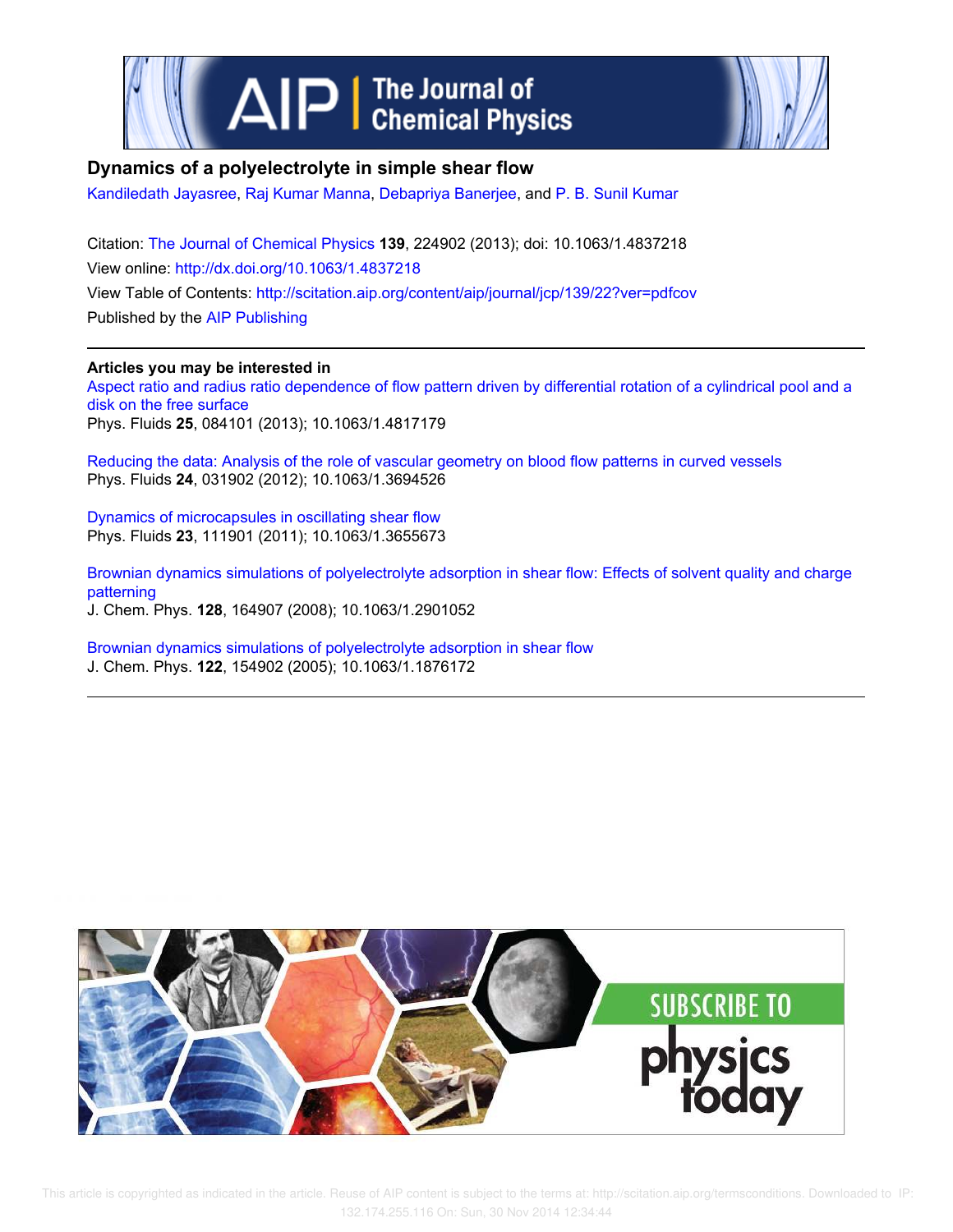

# **Dynamics of a polyelectrolyte in simple shear flow**

Kandiledath Jayasree,<sup>a)</sup> Raj Kumar Manna,<sup>a)</sup> Debapriya Banerjee,<sup>b)</sup> and P. B. Sunil Kumar<sup>c)</sup> *Department of Physics, Indian Institute of Technology Madras, Chennai 600 036, India*

(Received 13 July 2013; accepted 17 November 2013; published online 10 December 2013)

The configurational dynamics of a polyelectrolyte (PE), subjected to a simple shear flow, is studied using Brownian dynamics (BD) and Dissipative Particle Dynamics (DPD) simulations of a beadspring model with explicit counterions. We explore the effect of counterion condensation on the tumbling and extension of PEs by varying the shear rates for a range of values of the electrostatic coupling parameter *A* (which is defined as the ratio of the Bjerrum length to the size of the monomer). In all cases, the power spectrum of *Rs*(*t*) (which characterizes the projected length of the PE in the flow direction as a function of time) exhibits a power law decay at high frequencies, similar to that for a dumbbell in shear flow. For lower values of *A* ( $A \sim 2$ ), the tumbling of the PE is periodic and is always associated with folding and stretching, which is in contrast to the oscillatory transition between the extended and globular states seen at higher values of *A* (*A* ∼ 15). We observe that for *A* ∼ 2 the tumbling frequency decreases and the average tumbling time increases with hydrodynamic interaction (HI). For  $A > 15$ , we observe a critical shear rate  $\dot{\gamma}_c$  below which there is considerable counterion condensation and the PE remains in the globular state with a structure akin to that of a neutral polymer in poor solvent. The  $\dot{\gamma}_c$  and the behavior of the PE above the critical shear rate are dependent on the HI. For a given shear rate, when there is considerable condensed counterion fluctuation, the PE extends as a whole and then collapses by the formation of folds with no observable periodicity in tumbling. When the condensed counterion fluctuations are suppressed, the polymer exhibits periodic tumbling. Simulation artifacts resulting from the implicit nature of the solvent and that due to boundary conditions are discussed by comparing the BD results with that obtained from the DPD simulations incorporating Ewald summation for electrostatics. *© 2013 AIP Publishing LLC*. [http://dx.doi.org/10.1063/1.4837218]

#### **I. INTRODUCTION**

The response of polymers to a flow is relevant in understanding many natural processes and it has potential applications in various branches of biology and biophysics. $1,2$ Most biopolymers, like DNA, RNA, proteins, etc., are polyelectrolytes (PEs) since they dissociate into charged macromolecules and counterions (CIs) in the presence of a polar solvent. Electrostatic interactions have significant effects on the physical properties of these polymers. Polyelectrolytes are highly sensitive to the environment as a small change in the interaction between ionized groups can change its structure into a great deal. $3,4$  They exhibit a wide spectrum of conformations, which are controlled primarily by the solvent quality, salt concentration, and external fields.<sup>5</sup> Numerous studies have been conducted on the rheological properties of dilute polymer solutions in the presence of shear and elongational flow.<sup>2</sup> The properties of dilute PE solutions were also investigated using Brownian dynamics (BD) simulations.<sup>6,7</sup> Our aim is to analyze the configurational dynamics of a PE, for different electrostatic interaction strengths and taking all charge interactions explicitly, when subjected to a shear flow.

The recent surge of interest in single polymer conformations in shear flow was triggered by the success of experiments in tracking the dynamics of a single DNA molecule subjected to simple shear. $8,9$  For shear flows with the Weissenberg number in the range of 0–80, an aperiodic end-overend tumbling of the DNA was observed in these experiments. Following this, Hur *et al.*<sup>10</sup> carried out extensive numerical simulations of different models of neutral flexible polymers in a simple shear flow, which confirmed the aperiodic tumbling dynamics. In these studies, the polymer tumbling dynamics was analyzed using the power spectral density (PSD) of the polymer extension in the direction of flow and the tumbling time obtained directly from the end to end vector orientation. Later, evidence for periodic tumbling was obtained from a combination of single DNA molecule experiments and computer simulations, using the PSD of the polymer orientation angle.<sup>11</sup> More systematic investigations, at different environmental conditions, are required to get clearer picture of the behavior of DNA under shear. One of the parameters that was left out in these simulations was the stiffness of the polymer. Munk *et al.*<sup>12</sup> focused on this aspect and looked at the dynamics of semiflexible, charge-neutral polymers under shear using normal mode decomposition of continuous space curves. They reported that stiffness leads to periodic tumbling. Apart from DNA, the dynamics of a single protein molecule in shear flow conditions was also investigated using models that neglect all electrostatic interactions.

 $a)$ K. Jayasree and R. K. Manna contributed equally to this work.

b)Present address: Department of Materials Science and Engineering, University of Illinois, Urbana-Champaign, 1304 W. Green Street, Urbana, Illinois 61801, USA.

c)Electronic mail: sunil@iitm.ac.in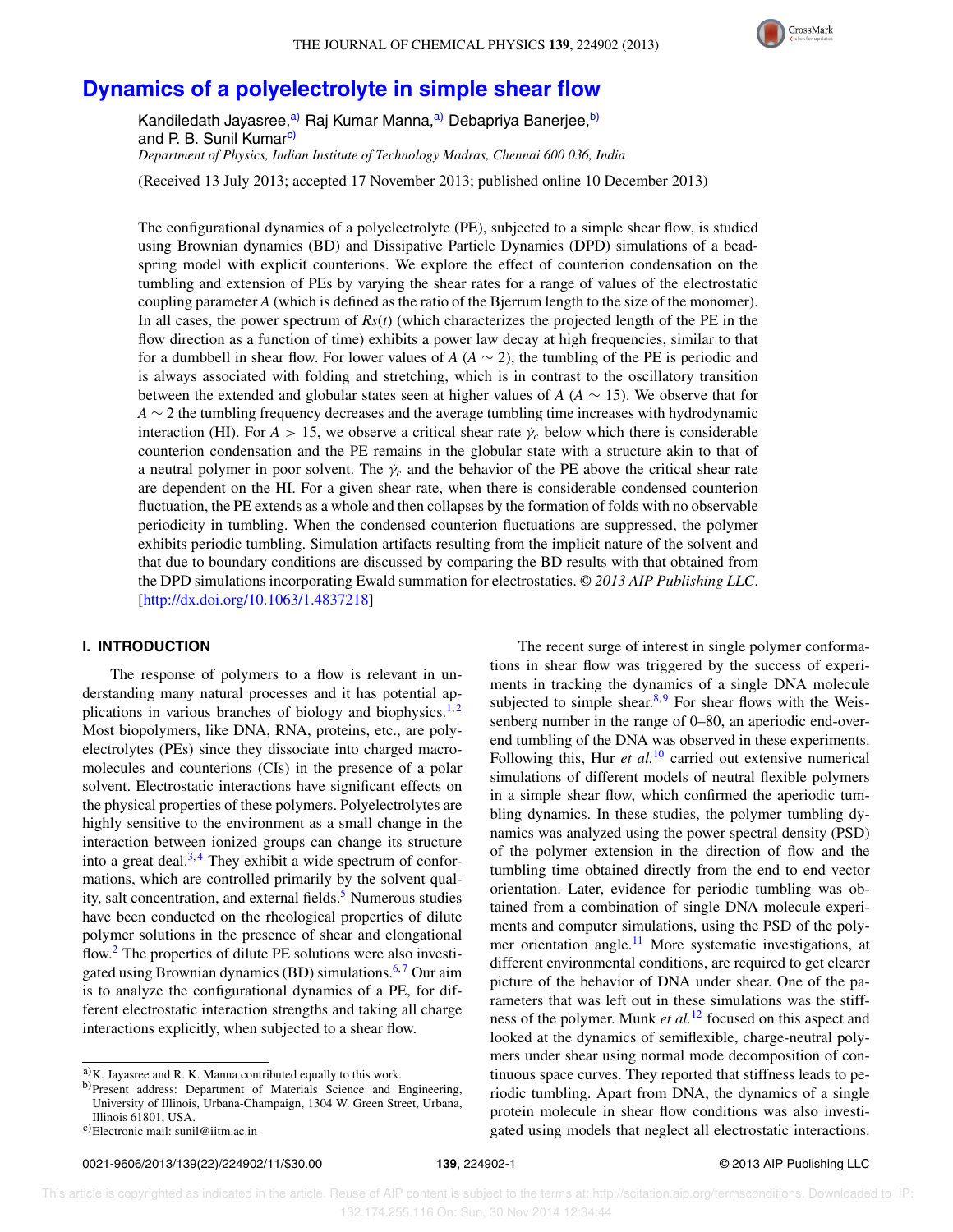Brownian dynamics simulation of a structure-based coarsegrained model was used to study two proteins ubiquitin and integrin.<sup>13</sup> This study suggested that the hydrodynamic interactions (HI) between amino acids hinder the unfolding of proteins and the unfolding is through a series of metastable intermediate states. Another protein that has been studied in great detail is the von Willebrand factor (vWF), a protein that is present in our circulatory system. The conformational dynamics of the vWF was investigated using a micro-fluidic device, and a reversible globule-stretch transition was observed.<sup>14</sup> In this context, the dynamics of a charge-neutral polymer, in poor solvent, in simple shear flow was studied using Brownian dynamics simulations in both the freely draining (FD) limit and with the inclusion of hydrodynamics. $15-17$ 

Since most of the biologically relevant macromolecules are charged, it is important to understand how electrostatic forces control the structure of these molecules in shear flows. This has fueled many simulations of charged polymers in shear flow.<sup>6, 18</sup> The adsorption of a single PE in shear flow was looked into, using effective screened interactions between charges on the polymer backbone.<sup>18</sup> Note that the shear forces can also affect the charge distribution on the molecules by influencing the counterion condensation, and it is important to have all charged species represented explicitly. Such an approach was used to study the shear rheology of dilute PE solutions.<sup>6</sup> This study revealed that counterions play a relevant role in determining the properties like the solution viscosity. $6$  Here, we use similar methods to study the conformational dynamics of a single polyelectrolyte in simple shear flow. The effects of shear rate, electrostatic interaction strength, and hydrodynamic interactions on the dynamics of the PE are analyzed. Depending on the strength of the electrostatic interaction and the solvent quality, the polyelectrolytes can assume different equilibrium conformations.<sup>5</sup> In good solvent conditions PE is known to exhibit, as a function of electrostatic interaction strength, three important conformations, (a) extended, (b) sausage, and (c) collapsed globular, which occur as the result of counterion condensation.<sup>19, 20</sup> In this paper, we look at the effect of shear on some of these equilibrium conformations and show that the conformations and dynamics of the PE are determined by the number of counterions bound to it. The paper is organized as follows. In Sec. II, we describe the model and the details of the simulation procedure. In Sec. III, we present and discuss the results obtained from the simulations. In Sec. IV we compare the results from the BD simulations, in few cases, with Dissipative Particle Dynamics (DPD) simulations. We conclude in Sec. V with a short summary.

#### **II. MODEL**

We model the polyelectrolyte as a linear chain of *N* spherical beads of charge *e* and diameter *b*, connected through harmonic springs. The system is bounded within a cubic box of volume *L* 3 . To ensure charge neutrality, we introduce *N* oppositely charged counterions, with the same valency and diameter as the backbone beads into the simulation box. We use two different simulation schemes to study the dynamics of this model PE in a shear flow. In the BD simulations, described in Subsection  $II$  A, the solvent effects are included implicitly through mobility matrices and a minimum image boundary condition is used for electrostatic interactions. The artifacts that may have resulted from these approximations are explicitly checked, in the regime of high electrostatic coupling, by DPD simulations that incorporate solvent explicitly and use Ewald summation for electrostatic interactions.

#### **A. Brownian dynamics simulations**

In this case the polymer dynamics is studied taking the solvent effects implicitly. The number density of beads in the simulation box is fixed as  $10^{-4}/b^3$ . A direct comparison to experimental charge density is not feasible in our model as we use coarse-grained description for the polymer but at the same time assume that counterions and monomers have the same size. A simple shear, with the flow in the *x*-direction and a velocity gradient  $\dot{\gamma}$  in the *z*-direction, is imposed. The effect of the solvent, embedding the polyelectrolyte-counterion system, is included implicitly through the dielectric constant  $\epsilon$ , a mobility matrix  $\mu$ , and the disturbance matrix  $\mathbb{C}^{23}$  Shear can be imposed on the system in two different ways: (a) by imposing the Lees-Edwards boundary condition along the shear gradient direction<sup>21</sup> or (b) by giving a velocity  $\pm(\gamma L/2)\hat{e}_x$  to the hard walls placed at  $z = 0$  and  $z = L$ . In case (a), periodic minimum image boundary conditions along the *x*, *y*, and *z* directions are used for all interactions, while in case (b), periodic minimum image boundary conditions are used along the *x* and *y* directions and a hard dielectric boundary condition (which neglects any image charge effects) along the *z*direction. With these, the equation of motion for the *i*th bead (which can be a polyelectrolyte backbone or a counterion), at  $\mathbf{r}_i$ , in the over damped limit is<sup>22, 23</sup>

$$
\frac{d\mathbf{r}_i}{dt} = -\mu_{ij} \cdot \nabla_{\mathbf{r}_j} U + \nabla_{\mathbf{r}_j} \cdot \mathbf{D}_{ij} + \mathbf{v}(\mathbf{r_i}) + \mathbf{C}_i : \Upsilon + \sqrt{2k_B T} \mathbf{B}_{ij} \mathbf{f}_j(t),
$$
(1)

where  $\mathbf{v}(\mathbf{r}) = \dot{\gamma} z \hat{e}_x$  is the velocity field of the solvent, *U* is the total energy of the system,  $\mu_{ij}$  is the component of the mobility tensor which incorporates the solvent-mediated hydrodynamic interaction between particles, **C***<sup>i</sup>* is the disturbance matrix which accounts for the contributions to the fluid velocity in the neighborhood of bead *i* due to the shear induced rotation of other beads in the system, and  $\Upsilon$  is the velocity gradient tensor whose components are  $\Upsilon_{\alpha\beta} = \dot{\gamma} \delta_{\alpha x} \delta_{\beta z}$ . The third rank disturbance matrix **C** is given by

$$
\mathbf{C}_{i} = -\frac{5}{2} \sum_{i \neq j} \left( \frac{a}{r_{ij}} \right)^{3} \hat{\mathbf{r}}_{ij} \hat{\mathbf{r}}_{ij} \mathbf{r}_{ij},
$$
 (2)

where  $\mathbf{r}_{ij} = \mathbf{r}_i - \mathbf{r}_j$  and *a* is the radius of the bead. Since  $C_i$  decays as  $1/r^2$ , the most dominant solvent mediated interaction is the one through the mobility  $\mu$ . Another point to note is that  $C_i$  is expected to be important when the beads can rotate freely and when they are sufficiently close to each other. Since individual monomers in a chain cannot rotate relative to each other, one expects the rotational coupling to be prominent only between the monomers and the CIs near it. It is also true that in real systems the counterions are generally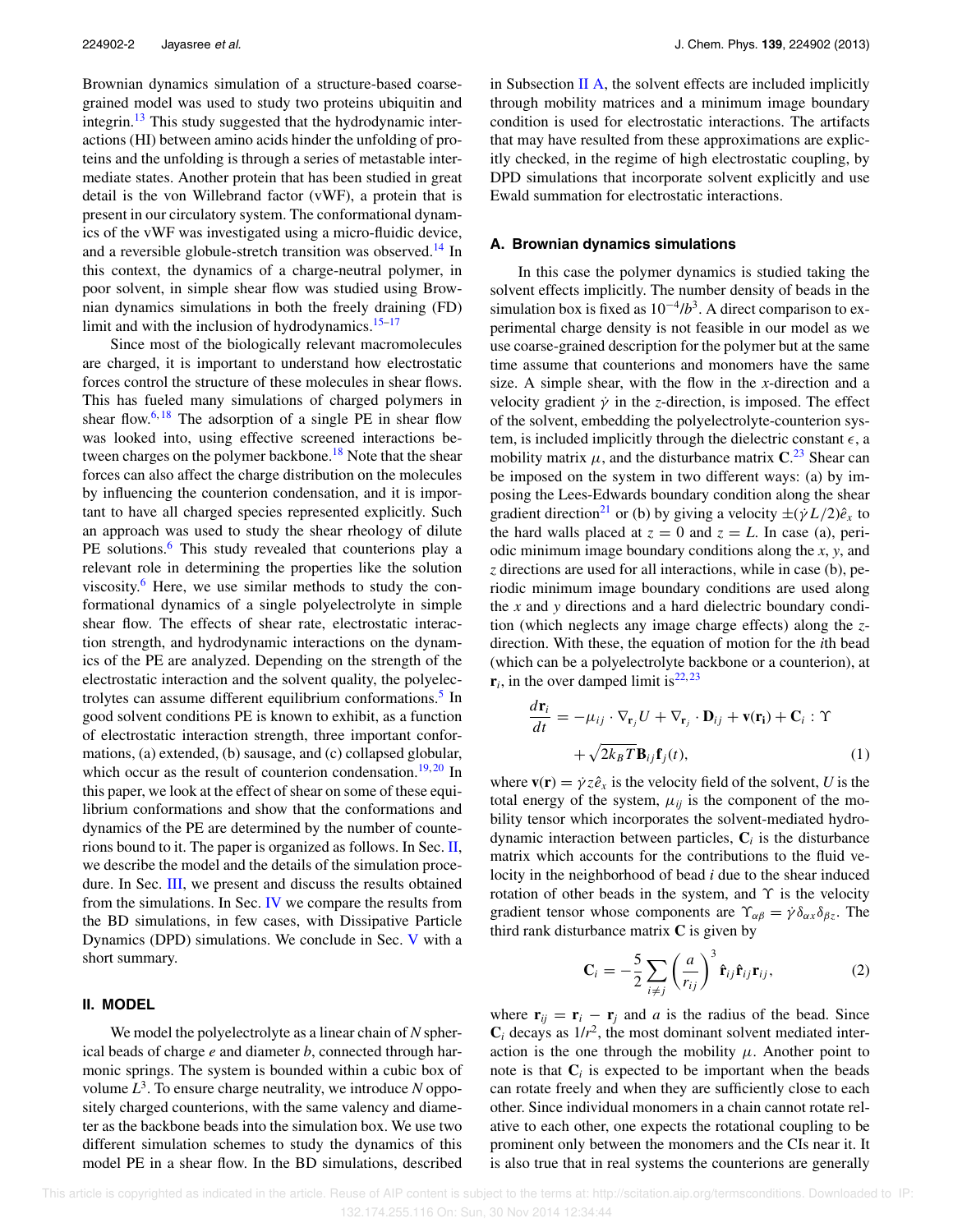smaller than the monomers and a monomer counterion interaction through such a term will be negligible. These factors imply that the influence of the disturbance term on the PE dynamics, if any, can only be an artifact of the fact that we take all particles to have the same size. We tested this influence of  $C_i$  in our simulations and found it to be negligible.

When the Lees-Edwards boundary condition is used along the shear gradient direction,  $\mu$  is given by the Rotne-Prager mobility tensor that accounts for the finite size of beads.<sup>24</sup> When hard walls are present in the shear gradient direction, we use the Rotne-Prager-Blake mobility tensor that accounts for the no-slip boundary condition on the walls and for the finite size of beads.<sup>25, 26</sup> We find that the results obtained, using these two boundary conditions, are exactly the same. When hydrodynamic interactions are neglected, the disturbance tensor will be a null matrix, and the components of the mobility tensor take the simple form  $\mu_{ij} = \mu_0 \delta_{ij}$ . Here  $\mu_0 = 1/(6\pi \eta a)$  is the self-mobility of the beads with radius  $a = b/2$ ;  $\eta$  is the solvent viscosity.  $\mathbf{D} = k_B T \mu$  is the diffusion tensor. The term  $\nabla_{\mathbf{r}_j} \cdot \mathbf{D}_{ij}$ , in Eq. (1), implies drift of a particle caused by the gradient in the diffusion tensor. This term is exactly zero when the Rotne-Prager tensor is used. But in the presence of hard boundaries, where we use Rotne-Prager-Blake mobility tensor, self-mobility  $\mu_{ii}$  of a particle is position dependent and thus the gradient in diffusion tensor is non-zero.<sup>26</sup> The last term on the right-hand side of Eq.  $(1)$  is the thermal noise, with components  $f_{j\alpha}$  taken from a random distribution with zero mean and unit variance. The fluctuation dissipation theorem implies that the strength of the noise **B** satisfies the equation  $\mu = \mathbf{B} \cdot \mathbf{B}^T$ .<sup>27</sup> We obtained **B** using the Chebyshev polynomial approximation for the square root function, $28$  and its accuracy was compared with the result obtained from the Cholesky decomposition.<sup>29</sup>

The total energy *U* of the system consists of three parts: (i) a purely repulsive Lennard-Jones potential  $(U_L)$  for the excluded volume given by

$$
U_{LJ} = \epsilon_{LJ} \sum_{i < j} \left( \frac{b^{12}}{(\mathbf{r}_i - \mathbf{r}_j)^{12}} - \frac{2b^6}{(\mathbf{r}_i - \mathbf{r}_j)^6} \right) \text{ for } |\mathbf{r}_i - \mathbf{r}_j| \le b,
$$
\n
$$
U_{LJ} = 0 \text{ for } |\mathbf{r}_i - \mathbf{r}_j| > b,
$$
\n
$$
(3)
$$

(ii) the harmonic spring potential between the connected monomer beads is given by

$$
U_{spring} = \sum_{i} k(|\mathbf{r_i} - \mathbf{r}_{i+1}| - b)^2,
$$
 (4)

with spring constant  $k$ ; and (iii) the electrostatic potential between any pair of beads given by

$$
U_c = Ak_B T \sum_{i < j} \frac{bs_i s_j}{|\mathbf{r}_i - \mathbf{r}_j|},\tag{5}
$$

where  $s_i$  is the sign of the ion charge. The coupling strength  $A = q^2 l_B/b$  measures the ratio of the Coulomb to thermal energy of two beads at a separation *b*; here, *q* is the valency of the monomer,  $l_B = e^2/4\pi \epsilon k_B T$  is the Bjerrum length, and *e* is the electronic charge. In addition, a short-range repulsive Lennard-Jones interaction between the walls and the beads was used whenever the hard wall boundary condition was used.

The equation of motion is made dimensionless by scaling the length, energy, time, and force variables by  $b, k_B T$ ,  $\tau = \tau_{BD} = b^2/\mu_0 k_B T$ , and  $k_B T/b$ , respectively. The parameters in the simulation, in these units, are  $\epsilon_{LL} = 1$  and  $k = 800$ . The stochastic differential equation is treated in the Ito interpretation. Thus, the discretized equation of motion in the scaled units can then be written as  $17,29$ 

$$
\tilde{r}_i(\tilde{t} + \delta \tilde{t}) = \tilde{r}_i(\tilde{t}) - \tilde{\mu}_{ij} \tilde{\nabla}_{r_j} \tilde{U} \delta \tilde{t} + \tilde{\nabla}_{r_j} \cdot \tilde{D}_{ij} \delta \tilde{t} \n+ P e \tilde{z}_i \delta \tilde{t} + \tilde{\mathbf{C}}_i : \tilde{\Upsilon} \delta \tilde{t} + \sqrt{2 \delta \tilde{t}} \tilde{B}_{ij} \tilde{f}_j, \quad (6)
$$

where,  $Pe = \dot{\gamma} \tau$  is the Peclet number. The Weissenberg number is then defined as  $Wi = Pe \tau_R \tau^{-1}$ , where  $\tau_R$  is the relaxation time of the PE in equilibrium. In our simulations, to obtain consistent results, we have used a time step  $\delta \tilde{t} = 5 \times 10^{-5} \tau_{BD}$ . The relaxation time  $\tau_R$  is obtained from the PE end-to-end distance autocorrelation, in the absence of any external fields, for both the freely draining polyelectrolytes (BD-FD) and the polyelectrolytes in the presence of the hydrodynamic interactions (BD-HI) separately. Averages are obtained, for each set of parameters, over 10 different initial configurations. To obtain the power spectrum, each configuration is run for  $2 \times 10^8 \delta \tilde{t}$ .

#### **B. Dissipative particle dynamics simulations**

For a finite PE, surrounded by counter ions, minimum image boundary conditions are expected to give reasonable results.<sup>32, 33</sup> Similarly the effects of long range hydrodynamic interactions are expected to be reasonably well captured by the RP tensor. In order to check the effects of these approximations explicitly, we simulated a fully periodic system with Ewald method for electrostatic interactions in the presence of explicit solvent. The local momentum conservation was ensured using DPD thermostat. $38-40$  The conservative interactions between polymer beads and the polymer and the counter ion beads are  $\mathbf{F}_{ij}^{(C)} = -\nabla(U_{LJ} + U_{spring} + U_c)$  and are derived from the potentials given in Eqs.  $(3)$ – $(5)$ . Solvent is now included explicitly as DPD beads. The conservative force arising from the solvent-solvent, solvent-polymer, and solventcounterion interaction is of soft repulsive nature and is given by  $\mathbf{F}_{ij}^{(C)} = 25.0\omega(r_{ij})\mathbf{n}_{ij}$ , where,  $\mathbf{r}_{ij} = \mathbf{r}_j - \mathbf{r}_i$ ,  $r_{ij} = |\mathbf{r}_{ij}|$ , and  $\mathbf{n}_{ii} = \mathbf{r}_{ii}/r_{ii}$ . With *b* as the interactions cutoff radius, the weight factor is chosen as

$$
\omega(r) = \begin{cases} 1 - r/b & \text{for } r \le b, \\ 0 & \text{for } r > b. \end{cases}
$$
 (7)

The choice of  $\omega$  in Eq. (7) ensures that the solvent interactions are all soft and repulsive. The time evolution of the position and velocity of each DPD particle *i*, denoted by  $(\mathbf{r}_i, \mathbf{v}_i)$ , is governed by Hamilton's equations of motion. Apart from the above conservative forces there are dissipative  $(\mathbf{F}_{ij}^{(D)})$  and random  $(\mathbf{F}_{ij}^{(R)})$  pairwise thermostat forces acting between all pairs of particles. They are given by

$$
\mathbf{F}_{ij}^{(D)} = \gamma_{ij} \omega^2 (r_{ij}) (\hat{\mathbf{r}}_{ij} \cdot \mathbf{v}_{ij}) \mathbf{n}_{ij},
$$
(8)

$$
\mathbf{F}_{ij}^{(R)} = \sigma_{ij} (\Delta t)^{-1/2} \omega(r_{ij}) \theta_{ij} \mathbf{n}_{ij},
$$
\n(9)

This article is copyrighted as indicated in the article. Reuse of AIP content is subject to the terms at: http://scitation.aip.org/termsconditions. Downloaded to IP: 132.174.255.116 On: Sun, 30 Nov 2014 12:34:44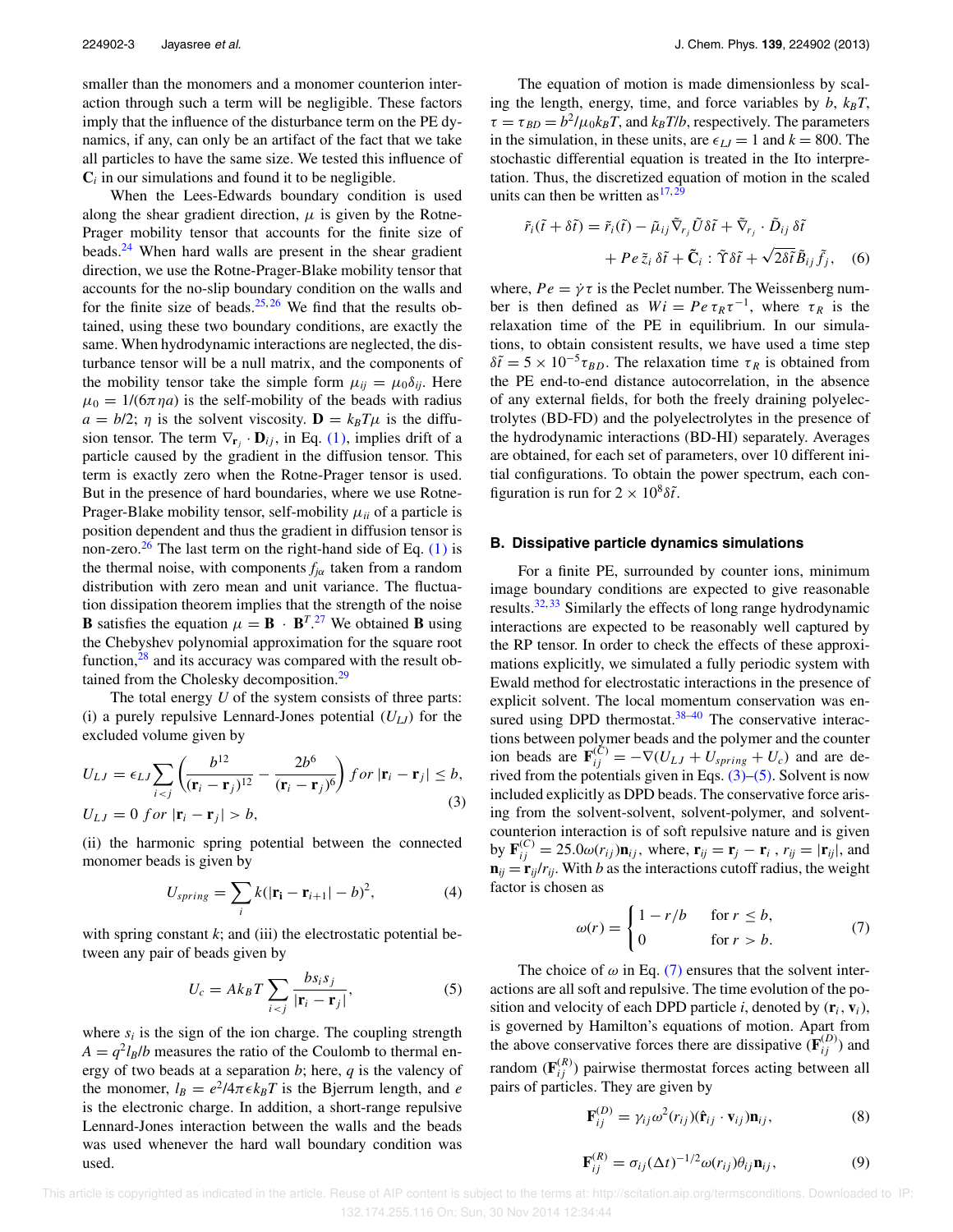where  $\mathbf{v}_{ij} = \mathbf{v}_j - \mathbf{v}_i$  and  $\theta_{ij}$  is a symmetric random variable satisfying

$$
\langle \theta_{ij}(t) \rangle = 0, \tag{10}
$$

$$
\langle \theta_{ij}(t)\theta_{kl}(t')\rangle = (\delta_{ik}\delta_{jl} + \delta_{il}\delta_{jk})\delta(t - t'), \qquad (11)
$$

with  $i \neq j$  and  $k \neq l$ . In Eq. (9),  $\Delta t$  is the iteration time step. The equations of motion of particle *i* are given by

$$
d\mathbf{r}_i(t) = \mathbf{v}_i(t)dt,\tag{12}
$$

$$
m d\mathbf{v}_i(t) = \sum_j (\mathbf{F}_{ij}^{(C)} dt + \mathbf{F}_{ij}^{(D)} dt + \mathbf{F}_{ij}^{(R)} \sqrt{d}t), \quad (13)
$$

where *m* is the mass of a single DPD particle. Here, for simplicity, masses of all types of DPD particles are taken to be equal. Constant temperature *T* implies that the parameters  $\gamma_{ii}$ and  $\sigma_{ij}$  in Eqs. (8) and (9) are related to each other by the fluctuation-dissipation theorem,

$$
\gamma_{ij} = \sigma_{ij}^2 / 2k_\text{B}T. \tag{14}
$$

As in BD simulations, the equation of motion is made dimensionless by scaling the length, energy, and force variables by  $b$ ,  $k_B T$ , and  $k_B T/b$ , respectively. Time is now scaled by  $\tau_{DPD} = b\sqrt{(m/k_B T)}$ . The simulation package LAMMPS<sup>34</sup> is used with Lees-Edwards boundary conditions for imposing the shear flow. We use two different boundary conditions for the electrostatic interactions, one through Ewald sum and another using periodic minimum image.

#### **III. RESULTS AND DISCUSSIONS**

Our interest here is to study the dynamics of a polyelectrolyte in a simple shear flow, for different values of the coupling constant *A* and shear rates. In good solvent conditions, different equilibrium conformational regimes obtained are (a) extended regime for  $1 < A < 5$ , (b) sausage regime  $5 < A$  $< 10$  and collapsed regime  $A > 10^{19,20}$  (see Fig. 1). We, therefore, choose  $A = 2, 5, 10,$  and 20 to check the effects of shear on its conformational dynamics. The main feature that distinguishes the dynamics of PE under shear from that of a neutral polymer is the counterion fluctuation, which is significant for



FIG. 1. A state diagram showing the equilibrium conformations of a polyelectrolyte in good solvent regime as a function of *A*. When  $A = 0$ , PE behaves like a self-avoiding random walk. As *A* increases PE shows different regimes: extended, sausage, and collapsed. Monomers are shown in red color and condensed counterions are shown in green color.<sup>19</sup>

*A* < 15. The HI, which suppress fluctuation in the number of condensed counterions (CCIs) through forces that tend to reduce the shear gradient between particles, play a significant role in determining the conformational dynamics of the PE in shear. We will come back to this point again later.

We compared the behavior of a PE with a particular parameter set using BD simulations and DPD simulations and found in general excellent agreement between the results obtained from these two methods at low *A* and will discuss only the BD results in this regime. However, we find that in the high *A* regime, the structure of the collapsed polymer and the arrangement of condensed counterions differ when the solvent is included explicitly, the main difference being a shift in the critical shear rate for extension of the PE. At the end of this section we will compare the results from BD and DPD in this regime.

#### **A. Low electrostatic coupling, <sup>A</sup>** < **10**

When  $A \sim 2$ , the number of CCIs is small and the repulsion between like charged monomers keeps the PE stretched. Such a configuration tumbles, when placed in a shear flow. A typical sequence of configurations of a PE at  $A = 2$  in a tumbling cycle is shown in the top panel of Fig. 2. The tumbling in this case is through the formation of a fold at one end proceeded by the movement of the two arms of the fold in



FIG. 2. Sequence of snap shots of an  $N = 50$  BD-FD in a shear flow at  $Wi = 20$  for different electrostatic coupling constants. Top panel: (from left) configurations of an  $A = 2$  BD-FD at  $\tilde{t} = 465$ ,  $\tilde{t} = 472$ ,  $\tilde{t} = 537$ , and  $\tilde{t} = 597$ , respectively. Middle panel: (from left) configurations of an  $A = 10$  BD-FD at  $\tilde{t} = 587$ ,  $\tilde{t} = 595$ ,  $\tilde{t} = 657$ , and  $\tilde{t} = 682$ . Bottom panel: (from left) configurations of an  $A = 20$  BD-FD at  $\tilde{t} = 935$ ,  $\tilde{t} = 955$ ,  $\tilde{t} = 962$ ,  $\tilde{t} = 973$ ,  $\tilde{t} = 990$ , and  $\tilde{t} = 995$ . Only the polymer backbone (red color) and the condensed counterions (green color) are shown.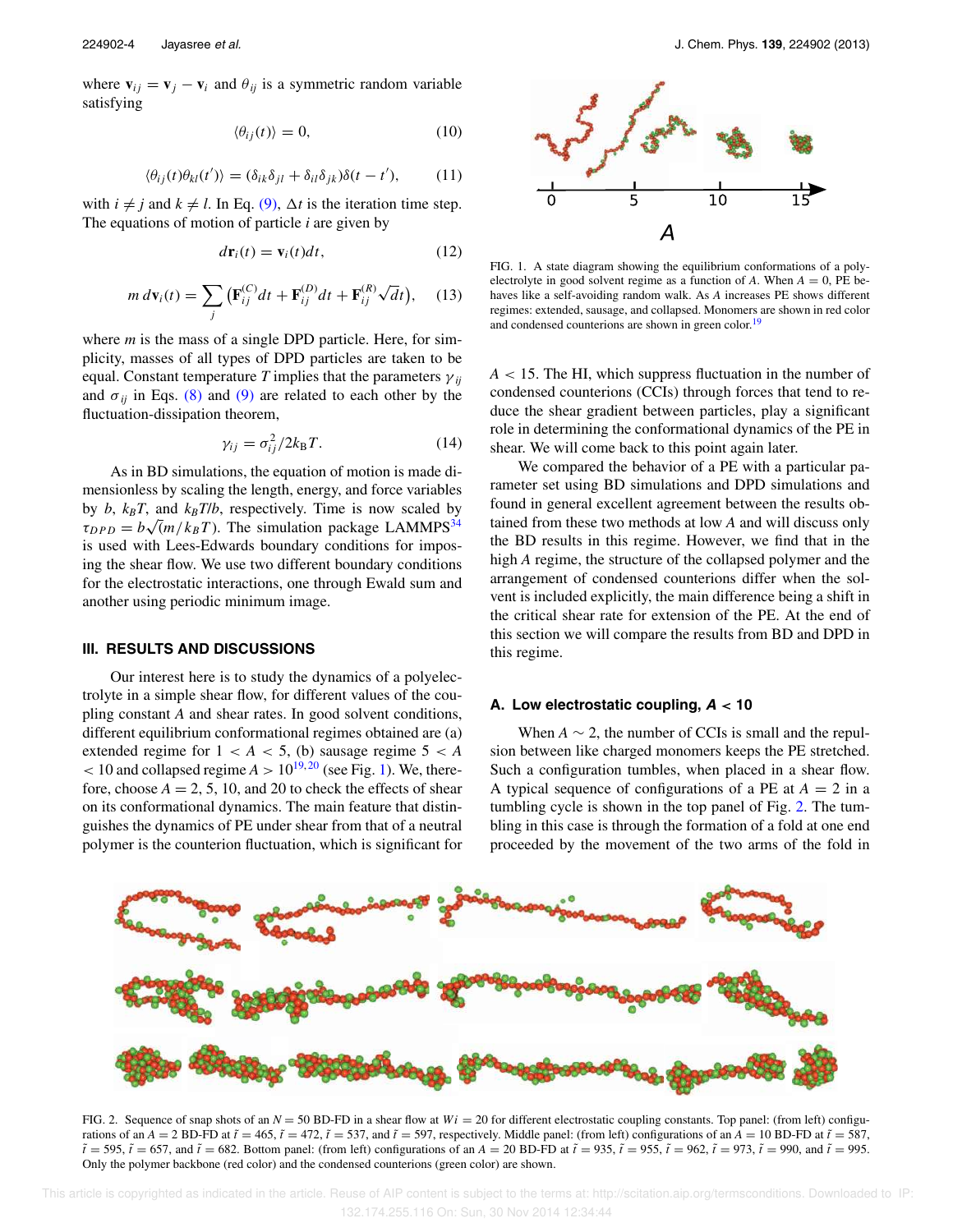

FIG. 3. Extension of an  $N = 50$  BD-FD in the direction of flow as a function of time, at  $Wi = 20$ , for different coupling constants;  $A = 2$  (top panel),  $A = 10$  (middle panel), and  $A = 20$  (bottom panel). The equilibrium conformations at these values of *A* are stretched, sausage like, and collapsed, respectively.

opposite directions. We have analyzed the tumbling dynamics using two methods: (a) time series of the PE extension, *Rs*, which is the ratio of projected length of the PE in the flow direction to the number of monomers *N*, and its power spectrum, (b) tracking the tumbling time from the orientation of the end to end vector. $35$ 

From the top panels of Figs. 2 and 3, which show the time series of *Rs*, it is evident that *Rs* has a propensity to stay closer to its maximum value at  $A = 2$ , implying an extended state of the PE. The sudden decrease in *Rs* followed by a quick reversion to a higher value indicates fast folding and tumbling of the PE. The periodicity in tumbling is evident from the peak in the power spectrum  $P(\omega)$  of *Rs* shown in Fig. 4. As can be seen from Fig. 5, inclusion of the hydrodynamic interactions does not change this behavior qualitatively. But HI shifts the peak in the power spectrum to higher frequencies, indicating more frequent tumbling of the polymer. As we can see from Fig. 2, this tumbling through folding of the PE is quite different from tumbling of a rod in a shear flow. In addition we obtain the tumbling time by following the orientation of the end to end vector.<sup>35</sup> We see that the tumbling time obtained from this method matches well with the peak position of the power spectrum. The dependence of the tumbling time



FIG. 5. Comparison of the power spectrum of the extension *Rs* of an  $N = 50$ ,  $A = 2$ , BD-FD (filled circles), and BD-HI (open circles), in a shear flow at  $Wi = 20$ .

on the Peclet number *Pe* is shown in Fig. 6. Inclusion of the hydrodynamic interactions does not change this dependence of tumbling time on *Pe* but decreases its value, in correspondence with the increase in tumbling frequency. It is shown in Fig. 6 that the average width of the PE in the gradient direction  $R_{gz}$  and the tumbling time  $\tilde{t}_t$  follows a power law scaling  $R_{gz}$  $\sim Pe^{-(1-m)/5}$  and  $\tilde{t}_t \sim Pe^{-(1-m)/5}$ , with  $m = 0.06$  obtained from the scaling of its width in the flow direction  $R_{gx} \sim Pe^m$ . This indicates that we are in a regime wherein the width  $R_{gz}$  is only limited by the time taken for the transverse protrusions to reach the end of the polymer. $10,35$ 

At higher shear rates  $R_{gz}$  exhibits significant deviation from the  $-(1 - m)/5$  line and appears to follow the  $Pe^{-1/4}$ rule suggested in Ref. 35, for transverse diffusion restricted by convection. But more data, at higher shear rates, are required to conclusively establish the mechanism for tumbling and distinguish it from the  $\tilde{t}_t \sim Pe^{-2/3}$  scaling suggested in Ref. 36.

In the low electrostatic coupling regime, for  $A < 5$ , the dynamics of a PE under shear has similarities with that of a semiflexible polymer. This is expected, as the number of CCIs on the PE in this regime is low, the electrostatic repulsion between bare backbone charges induces a nonzero stiffness to the polymer. The periodic tumbling that we observe



FIG. 4. Power spectrum of the extension  $Rs(t)$  of an  $N = 50$  BD-FD in a shear flow at  $Wi = 20$ ,  $A = 20$  (circles),  $A = 10$  (triangles), and  $A = 2$  (diamonds). The peak for  $A = 2$  implies periodic tumbling. Inset shows the region around the peak in the power spectrum on a linear scale.



FIG. 6. Tumbling time  $\tilde{t}_t$  and the width of the PE in the shear gradient directions  $R_{g\bar{g}}$  as a function of the Peclet number *Pe* for a PE with  $N = 50$  and  $A = 2$ . Open squares are for the BD-HI and filled squares are for the BD-FD model.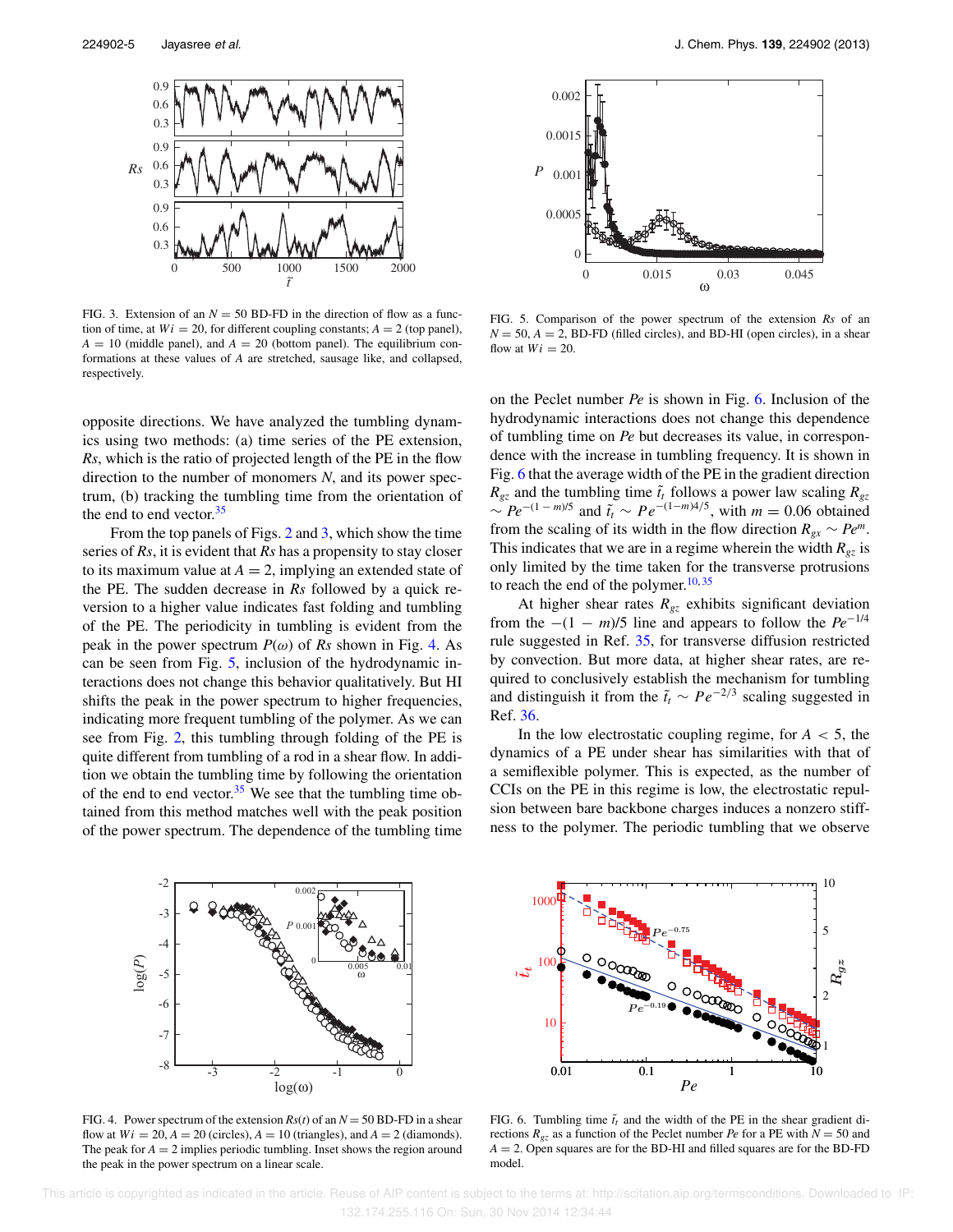

FIG. 7. Comparison of the power spectra of extension *Rs*, between PE and stiff neutral polymers, in a shear flow with  $Pe = 0.5$  in the absence of HI. BD-FD with  $N = 50$  and  $A = 2$  (diamonds), neutral semiflexible polymer with bending rigidity  $K_3 = 50$  (circles),  $K_3 = 10$  (squares), and  $K_3 = 5$  (triangles) is shown. Inset shows the region around the peak for three different values of *K*<sup>3</sup> of the neutral polymer.

for this range of *A* values is very similar to that was reported earlier for semiflexible polymers.<sup>12</sup> In their study, on the dynamics of semiflexible polymers in a shear flow, Munk *et al.* stressed on the importance of inextensibility criteria for obtaining periodic tumbling.<sup>12</sup> However, we see that inextensibility is not an essential criteria for periodic tumbling of polymers. To make a more quantitative comparison of our results with those of stiff neutral filaments, and to establish that the stiffness induced by the electrostatic repulsion leads to the periodic tumbling, we simulated a neutral bead-spring polymer chain with stiffness, incorporated through an angle potential  $K_3(1 - \tilde{\mathbf{r}}_{ii} \cdot \tilde{\mathbf{r}}_{ik}/(\tilde{r}_{ii} \tilde{r}_{ik}))$  for each set of beads connected in the order  $(i, j, k)$ . We find that the configurations obtained, for a stiff neutral polymer under shear, are similar to those for a PE shown in Fig. 2 (top panel). In Fig. 7, we compare the power spectrum of this stiff neutral polymer, obtained from its extension *Rs* in the direction of flow, for  $K_3 = 5$ , 10, 50 with that of a "flexible" PE at  $A = 2$ . As can be seen from this figure, for a given shear rate *Pe*, the power spectra of the neutral polymer of a certain stiffness matches well with that of a PE. One can also see that (inset of Fig. 7) the tumbling frequency is much better defined for larger value of stiffness  $K_3$  and the peak is more diffused for low  $K_3$  values.

As the coupling constant is increased to  $A = 5$ , we are in the regime where the average equilibrium configuration (i.e., in the absence of shear) is sausage like.<sup>19,20</sup> However, under shear, there is a decrease in the number of CCIs leading to the PE dynamics similar to that for  $A = 2$ . We must remember that, in the absence of shear, the fluctuations of a PE are most dominant around  $A \sim 5$  and there is a strong anti-correlation between the number of CCIs and the extension of the PE.<sup>19</sup> In this regime the average number of CCIs depends strongly on the shear rate. For a given shear rate the number of CCIs is larger when the HI is included. In Fig. 8 we show the number of CCIs as a function of the shear rate with and without the HI. Note that the number of CCIs decreases with increase in the shear rate. This also means, since the relaxation time of the PE depends on the number of CCIs, that it is difficult to estimate the  $Wi$  in this regime. As in the equilibrium case, here we again see a strong anti-correlation between the num-



FIG. 8. The averaged fraction of condensed CIs on a PE with  $N = 50$ ,  $A = 5$ as a function of Peclet number, for BD-HI (open squares) and BD-FD (filled squares). A CI is considered as condensed when its distance from any of the monomer is less than or equal to 2*b*.

ber of CCIs and the extension of the PE in flow direction (see Fig. 9). The major difference between the condensed counterion fluctuation with and without the shear is that, in equilibrium the fluctuations in the radius of gyration of the polymer are driven by CI condensation fluctuations, while in the presence of shear, it is the shear induced structure of the PE, the periodic folding as it tumbles, that determines the counterion condensation. Like in the case of  $A = 2$ , here too the power spectrum of *Rs* shows a clear peak indicating periodic tumbling with a shift in peak to higher frequencies when the HI is included (data not shown).

For  $A \approx 10$ , in the absence of shear all the counterions are condensed and the equilibrium PE is in the collapsed globular state (see Fig. 1). Inclusion of the hydrodynamic interactions now qualitatively changes the behavior of a PE under shear in this regime. Let us first look at the case of  $A = 10$ , here the equilibrium configuration is collapsed globular, which when sheared extends and tumbles, with the shear induced CI fluctuations still playing a major role. For the FD case, the dynamics is similar to that for  $A = 5$ , with most of



FIG. 9. Extension (dotted line) of an  $N = 50$ ,  $A = 5$ , BD-FD, and the fraction of its condensed CIs (solid line) in a shear flow at  $Pe = 1.2$ . Similar relation holds for BD-HI also, but with smaller timescales for the fluctuation in condensed CIs.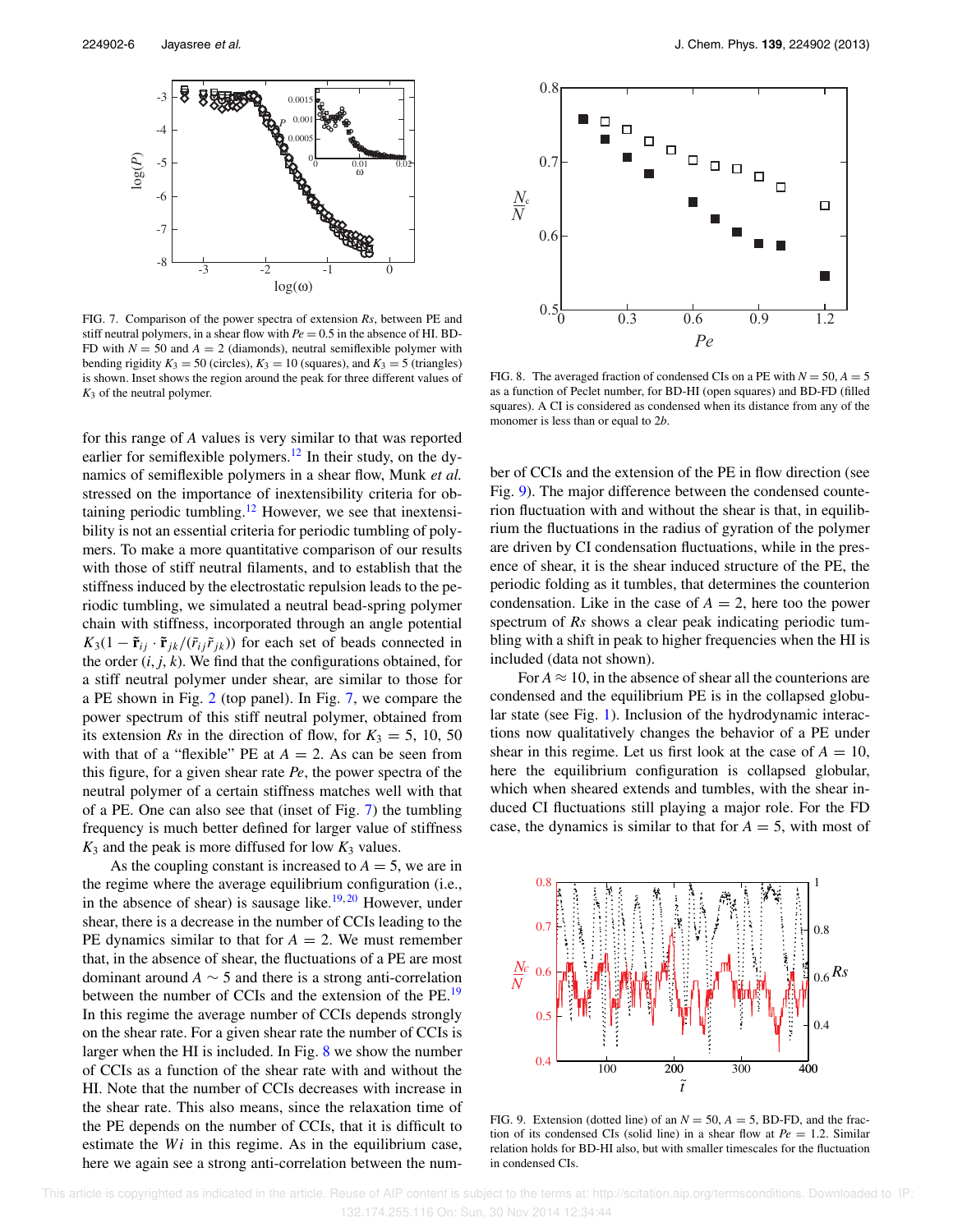

FIG. 10. Typical snapshots of an  $N = 50$ ,  $A = 20$  BD-HI in a shear flow at  $Wi = 20$  at  $\tilde{t} = 0.5$ ,  $\tilde{t} = 0.5$ ,  $\tilde{t} = 4$ ,  $\tilde{t} = 6$ ,  $\tilde{t} = 8$ ,  $\tilde{t} = 10$ ,  $\tilde{t} = 12$ , and  $\tilde{t} = 14$ . The monomers are shown in red color and the condensed counterions are shown in green color. The relative position of the marked bead (blue color) demonstrates the tumbling of the PE.

the time spent in the extended state. The tumbling is again through folded configurations, but now the two strands of the fold remain bridged by the counterions as they slide against each other (see middle panel in Fig. 2). This is unlike that in equilibrium, where the PE configurations at  $A = 5$  and  $A = 10$ are distinctly different.<sup>19</sup> The power spectrum, shown in Fig. 4, still has a small peak implying weak periodicity in tumbling. On inclusion of the HI, the number of CCIs is higher and the collapsed structure is more favored. However, the PE occasionally extends as a whole and tumbles. The fluctuation of the number of CCIs makes the tumbling of PE aperiodic, with randomly distributed residence time at collapsed state. The aperiodicity in tumbling of BD-HI was also verified by calculating the PSD of orientation of the end to end vector. Thus,  $A = 10$  is a special point, with the BD-FD remaining most of the time at the partially extended or fully extended state and the BD-HI staying at the collapsed state. As stated earlier the number of CCIs is a decreasing function of shear rate. As the number of CCIs decreases the time spend by the PE in its extended state also goes up.

#### **B. Large electrostatic coupling, <sup>A</sup>** > **10**

For  $A > 10$  the equilibrium configuration remains to be collapsed globular. Here inclusion of the HI qualitatively changes the dynamics under shear, as is evident from a comparison between the bottom panel of Fig. 2 and Fig. 10. As shown in Fig. 11, there is a critical shear rate above which the average extension of the PE as a function of the  $Wi$  shows a significant increase. The critical shear is higher in the presence of the HI. In the FD case the extension and tumbling are aperiodic and no peak is seen in the power spectrum (see Fig. 4). When HI is included, i.e., for the BD-HI, the PE extends only partially and tumbles periodically which is seen as a peak in the power spectrum (Fig. 12). The tumbling of this collapsed structure is shown in Fig. 10. Some monomers are colored differently to show the relative position of those as a function of time.

In all cases, the power spectrum of *Rs* exhibits a power law behavior at high frequencies. This is similar to the power spectrum of the extension of a Hookean dumbbell in simple shear, which is given by  $P(\omega) \approx \gamma^2 \mu_0^2/(\kappa^2 + \omega^2)^2$  $+ 1.0/(\kappa^2 + \omega^2)$ , <sup>10</sup> here  $\kappa$  is the spring constant scaled by the viscous drag coefficient or the inverse of the Hookean relaxation time of the spring;  $\mu_0$  is the self mobility of the dumbbell beads. When  $(\kappa^2 + \omega^2) < \gamma^2$ , the PSD decays as  $\omega^{-4}$ , while for  $(k^2 + \omega^2) > \gamma^2$  the second term is more dominant and the PSD decays as  $\omega^{-2}$ . The power spectrum of the PE fits well to that for a dumbbell except in the region near the periodic tumbling frequency. We use this fact to calculate an effective spring constant or the relaxation time of the PE as a function of Peclet number. The results from this analysis are shown in Fig. 13.

We also calculate the tumbling time by following the orientation of the end to end vector at higher shear rates and orientation of the monomers with respect to the polymer center of mass at lower shear rates.<sup>35</sup> The change in the dynamics of PE on inclusion of HI is again evident from the data presented in Fig. 14. At lower shear rates, BD-HI data show a power law dependence of tumbling time as a function of *Pe* with an exponent  $\sim$ −1.0, while the widths in the flow and the gradient directions having only a weak dependence on *Pe*. Periodicity of tumbling is evident from the sharply peaked distribution of tumbling times shown for  $Pe = 1.2$ . We see similar distribution of tumbling time for all values of *Pe* < 2.0. The tumbling time dependence of *Pe* in this regime does not fit into any that was reported earlier for neutral polymers.<sup>10, 35, 36</sup> As is evident



FIG. 11. Comparison of average extension of an  $N = 50$ ,  $A = 20$  BD-FD (filled squares), BD-HI (open squares), and from DPD (triangles), in a shear flow as a function of  $Wi$ .



FIG. 12. Power spectrum of the extension  $Rs$  of an  $N = 50$ ,  $A = 20$  BD-HI in a shear flow at  $Wi = 20$ , in the presence of hard boundary in the shear gradient direction (open diamonds) and with Lees-Edwards boundary condition in the shear gradient direction (open circles).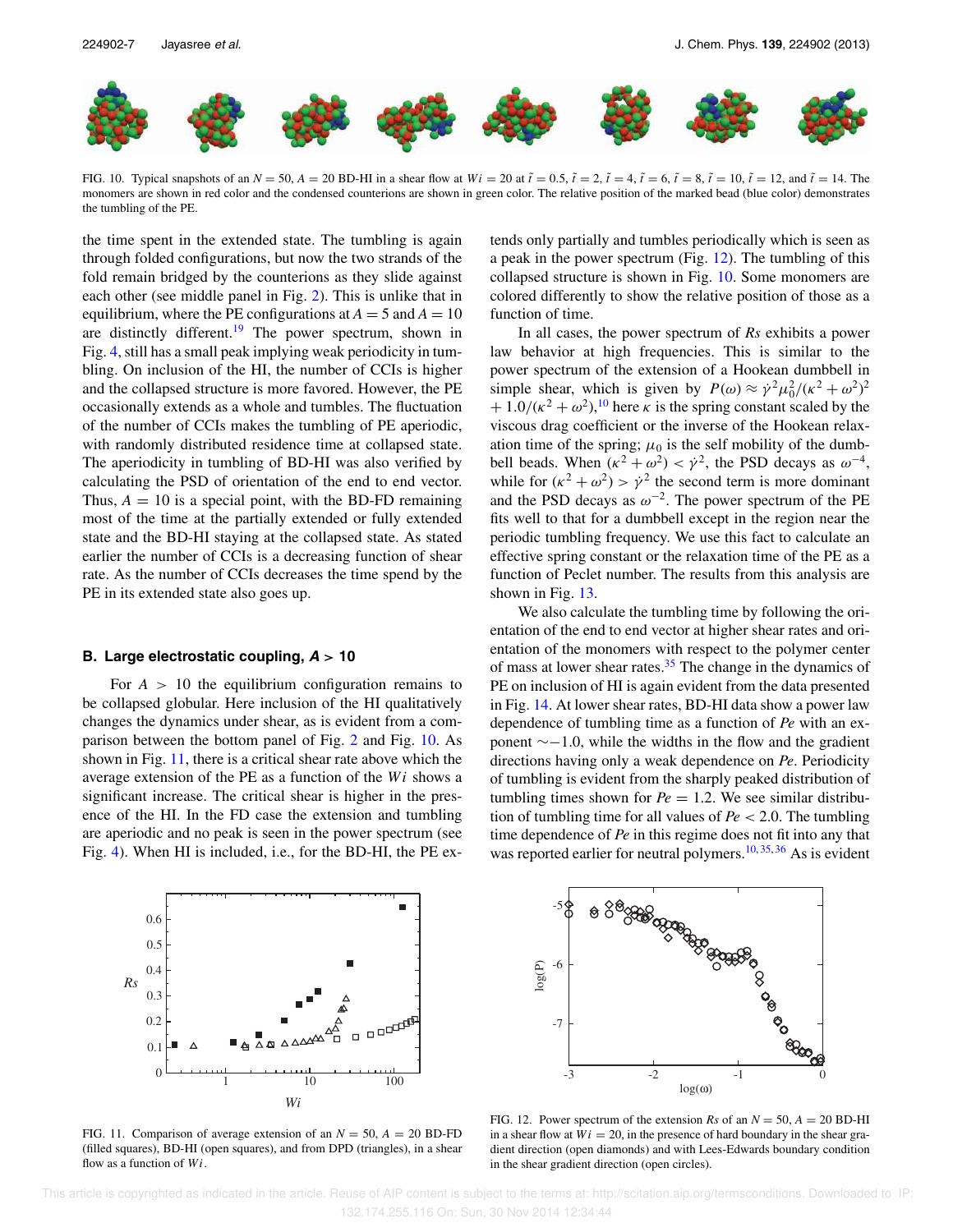

FIG. 13. Effective spring constant of an  $A = 10$  BD-FD in a shear flow as a function of *Pe*, for  $N = 100$  (open circles) and  $N = 50$  (filled circles).

from Fig. 10, where the snapshots of the PE over one tumbling event are shown, the tumbling here involves very little deformation of the collapsed structure, but follows a similar pattern as the dumbbell tumbling model described in Ref. 37. However, we do not see the ratio of the fractional thickness in the gradient direction to the mean fractional extension in the flow direction showing any power law dependence on shear rate. For small shear rates this ratio remains constant at unity and the tumbling time scales as *Pe*−<sup>1</sup> . As the shear rate increases this ratio of widths decreases, but absence of any simple power law behavior here makes it intractable for further analysis. In the BD-FD case, we do not observe any power law scaling of *t<sup>t</sup>* , *Rgx*, *Rgz* as a function of *Pe*. The distribution of the tumbling time is broad, indicating absence of any dominant periodic modes, which agrees with the absence of any peak in the PSD of *Rs*.

In order to verify that the nature of the boundary conditions has no specific role, we have carried out the simulations using two possible shear boundary conditions. In Fig. 12, the power spectrum of the extension of a PE in the presence of the HI, for different boundary conditions, is presented. It is found that, for the box size, which we used for the simulations, different boundary conditions have negligible effect on the dynamics of the PE. It should also be mentioned that the mobility matrix used in the present work is not expected to be accurate when the local density of beads is high. $30,31$  In addition there will be multi-particle effects which we neglect. We therefore expect some change in the counterion distribution at high coupling regime when the solvent is treated explicitly. This issue will be addressed again in Sec. IV.

#### **IV. COMPARISON WITH DPD SIMULATIONS**

We have so far assumed instant propagation of the solvent mediated forces, neglected near field solvent effects, and assumed minimum image boundary conditions for the electrostatic interactions. In this section we will see what effect does these assumptions have on the results presented so far. To achieve this we use an explicit solvent model and use the DPD thermostat to preserve hydrodynamic interactions. We switch to three-dimensional periodic boundary conditions and use Ewald summation for calculating electrostatic interactions. DPD is known to correctly reproduce long range hy-



FIG. 14. Tumbling time  $\tilde{t}_t$  and the width of the PE in the shear gradient  $R_{gz}$ and the flow  $R_{gx}$  directions, as a function of the Peclet number *Pe* with  $N = 50$ and  $A = 20$  for BD-HI (a) and BD-FD (b). (c) Comparison of the distribution of tumbling time at *Pe* = 1.2, for BD-HI (open squares) and BD-FD (filled squares).

drodynamic interactions, though the effects due to finite propagation time of fluid mediated forces will be exaggerated. We therefore expect the hydrodynamics propagation time to be over estimated in DPD compared to that in real fluids, with the true propagation time somewhere in between that in DPD and BD. We will come back to this point later. Long range electrostatic interactions are now included via Ewald summation.

In the DPD simulations the monomer-monomer interactions and the monomer-CI interactions are kept the same as described earlier for BD simulations. The solvent is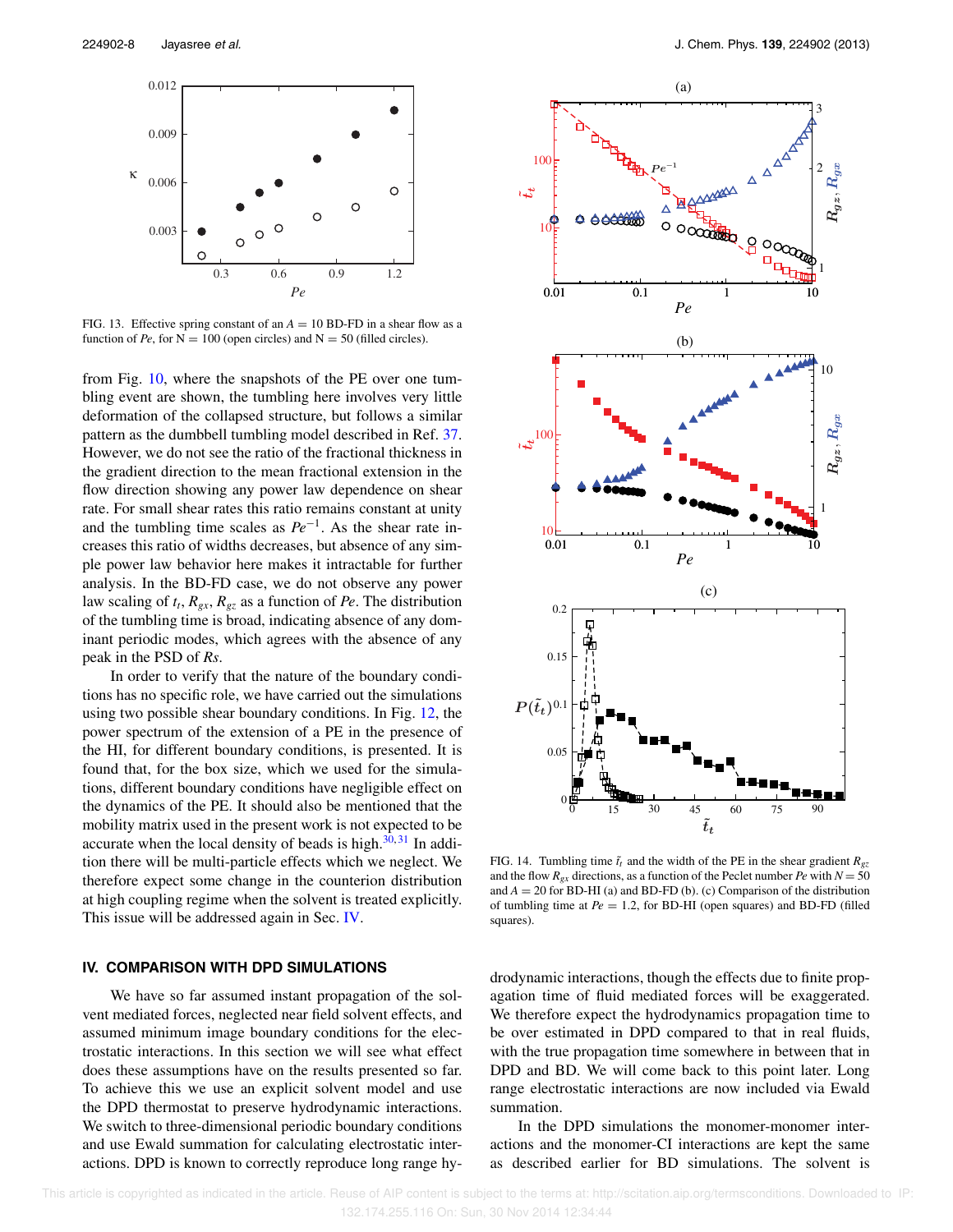represented by DPD beads interacting through soft repulsive pairwise forces described in Sec. II B. The monomer-solvent and CI-solvent interactions, are set to be the same as that between solvent particles. These interactions ensure that, in the absence of electrostatic forces, the polymer is in a good solvent condition. Shear rate is imposed by Lees-Edwards boundary conditions in the shear gradient direction and periodic boundary in the other two directions.

DPD simulations are considerably more expensive computationally than BD. We therefore restrict our comparison study to the regime with  $A = 20$  where we saw dramatic difference in the dynamics of the PE when HI were included. A more detailed study covering all values of A will be published elsewhere.

#### **A. Time scales in DPD and BD**

To make a comparison between the results obtained from DPD and BD we need to normalize the characteristic time scales in these two methods. In polymer simulations there are two different time scales, one is monomer diffusion time  $(\tau)$ and the other is polymer relaxation time  $(\tau_R)$ . As described earlier the monomer relaxation times in DPD and BD are labelled as  $\tau_{DPD}$  and  $\tau_{BD}$ , respectively. The dimensionless numbers, Peclet number and Weissenberg number, are then given by the following relations:

$$
Pe = \dot{\gamma}\tau,
$$
  
\n
$$
Wi = \dot{\gamma}\tau_R.
$$
\n(15)

The polymer relaxation time  $(\tau_R)$  can be calculated from the correlation of the equilibrium end to end distance. For a given electrostatic coupling constant,  $\tau_R$  is different in DPD and BD. For the coupling constant  $A = 20$ , the  $\tau_R$  in DPD is 84.3  $\tau_{DPD}$  and in BD it is 17.5  $\tau_{BD}$ . To compare the time series of polymer extension between BD and DPD, we used the dimensionless time  $(\tau/\tau_R)$ , i.e, DPD simulation results are given in units of  $\tau_{DPD}/\tau_{R(DPD)}$  and that of BD are in units of  $\tau_{BD}/\tau_{R(BD)}$ .

#### **B. Electrostatics**

We compare the PE extension in the direction of shear obtained from DPD simulations with the electrostatic interactions calculated using minimum image boundary conditions and that with Ewald sum. Typical results obtained from these simulations are shown in Fig. 15. From the time series of extension in the direction of shear and its histogram we can conclude that inclusion of Ewald summation has not changed the trajectory of the polymer appreciably. In fact, we find that the average properties of the polymer, obtained with and without the Ewald summation, are exactly the same.

#### **C. Critical shear rate**

We had earlier seen, from the BD simulations, that at  $A = 20$  the critical shear rate required to open up the PE is larger when hydrodynamic interactions are included. Corresponding increase in the number of condensed counterions



FIG. 15. Comparison of the PE extension in a shear flow, obtained using two different methods to calculate the electrostatic forces, with  $Wi = 20$ ,  $A = 20$ , and  $N = 50$ . Solid lines are with Ewald sum and dashed lines are with minimum image boundary condition.

was also noticed on inclusion of HI. To illustrate how the presence of explicit solvent modifies these results we compared the time series of polymer extension, obtained from DPD and BD simulations for a fixed value of  $A = 20$  and  $Wi = 20$ . At this shear rate and electrostatic coupling strength, BD simulations showed no PE extension events. By contrast, extension of the PE is quite frequent in DPD simulations, indicating that critical shear rate is lower in the DPD simulations. From Fig. 11 we see that the critical shear rate in DPD simulations is in between that for BD-FD and BD-HI simulations. It is interesting to see that the critical shear rate is larger with BD-HI and that the extension rises much more sharply. These results are similar to that seen in the case of neutral polymers.<sup>17</sup>

#### **D. Number of condensed counterions and power spectrum of extension**

As stated earlier the number of condensed counterions, for a fixed electrostatic coupling constant, decreases with the shear rate and is higher when hydrodynamic interaction is included, as HI modifies the local flow profile (see Fig. 16). The apparent coupling of counterions to the PE is much stronger with BD-HI and necessitates higher shear rate to extend the PE.



FIG. 16. Comparison of the averaged fraction of CIs on a PE with  $N = 50$ and  $A = 20$  as a function of Wi, for BD-HI (open squares), BD-FD (filled squares), and DPD (open triangles).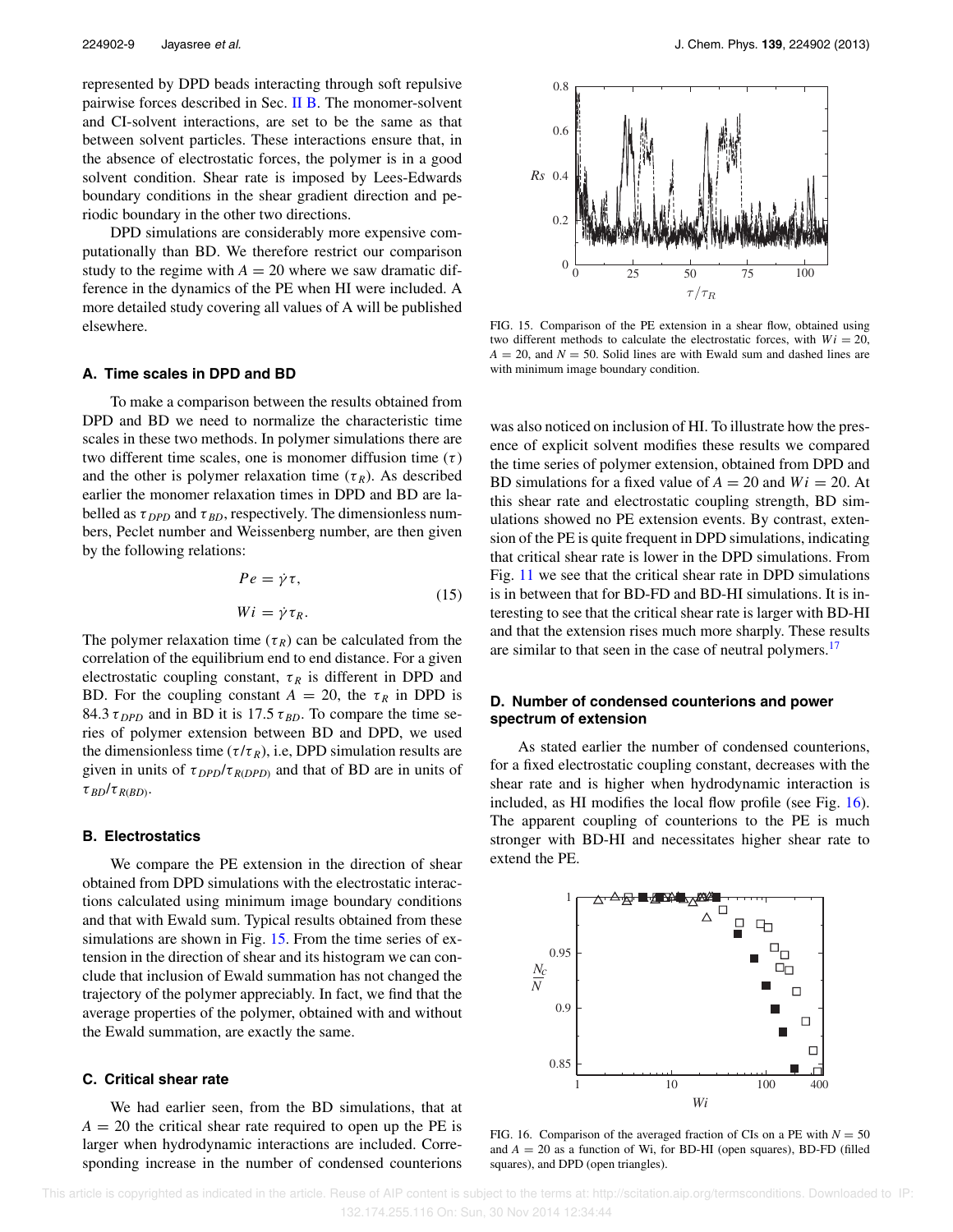

FIG. 17. Comparison of the PE extension with same average extension in BD-HI (black), BD-FD (green), and DPD (red) with  $Rs = 0.2$ ,  $A = 20$ , and  $N = 50$ . Inset shows an enlarged view of single extension events.

#### **E. Dynamics of extension**

Not only the average extension, but also the dynamics of opening and folding are dependent on the nature of hydrodynamic interaction. This is evident from the comparison of time series of extension, for the same average extension, obtained by choosing  $Wi = 22$  for DPD,  $Wi = 157.5$  for the BD-HI, and 3.5 for BD-FD simulations. From Fig. 17, we see that while DPD simulations show smaller number of large extensions, the same average extension is obtained in BD due to more frequent small extensions of the polymer. We also see that the extension events are broader when the hydrodynamic propagation time is slower, with BD-HI being the most narrow and the BD-FD the broadest. This is coupled to the fact that, in the free draining limit, we see more counterions being detached from the PE during its extension increasing repulsion between monomers. Similarly, as shown in Fig. 18, their power spectra of extension at the same average extension are not exactly the same. The periodic tumbling seen for BD-HI, which manifests as a peak in the power spectra, is less pronounced in DPD simulations, even though their time series and snapshot sequences *look* similar (data not shown). It will be interesting to see these effects by systematically modifying Schmidt number, *Sc*. However, it is not possible to alter Sc in DPD by orders of magnitude. $41$  A systematic study of the dependence of critical shear rate on Sc can be carried out using Lowe-Anderson thermostat, $42$  this work is in progress and the results will be published elsewhere.

In summary, the simulations using DPD thermostat and Ewald sum for electrostatic interactions show that, at high electrostatic coupling, the periodic minimum image boundary condition is sufficient to incorporate the electrostatic forces correctly. It is evident that the critical shear rate required to extend the PE is the largest for BD-HI, the smallest for BD-FD, and that obtained from DPD is in between these two. This indicates that hydrodynamic interactions, which are different in these three simulations, play an important role in determining the dynamics of PE. The differences in hydrodynamic interactions can be characterized by three parameters, Reynolds number (*Re*), Schmidt number (*Sc*), and the hydrodynamic interaction parameter (*h*<sup>\*</sup>). In our simulations the parameter *h*<sup>\*</sup> is same. In DPD,  $Sc \sim 1$  which is much lower than real sys-



FIG. 18. Comparison of the power spectrum of the extension *Rs* of a PE with  $N = 50$  at  $A = 20$  between BD-HI (open circles) at  $Wi = 20$  and DPD (filled circles) simulations at  $Wi = 10$ .

tems, which would indicate an unrealistically large momentum propagation time compared to mass diffusion. However, the amount by which a particle may have moved, within the time momentum has propagated through the solvent to the farthest end of the polymer blob, is the factor which is important here. Given that the radius of gyration of the polymer, *Rg*, and the shear rates are the same in DPD and BD-HI simulations, this propagation time will be proportional to *Re*. *Re* in our DPD simulation is of the order 10 while  $Re = 0$  in BD-HI simulations. Given that in typical experimental situations *Re* is of the order  $10^{-7}$ , BD-HI results should be closer to experiments than DPD.

#### **V. CONCLUSION**

In this paper we have analyzed the dynamics of a polyelectrolyte in simple shear flow, taking into account the CI dynamics explicitly, for different values of the electrostatic coupling constant *A* and at different shear rates. Periodicity in the tumbling of the PE was investigated using time series of end to end vector orientation and extension in the direction of flow. Periodic tumbling of the PE is observed at lower coupling constants, wherein the number of CCIs is very low at all times. At higher values of *A*, the CI fluctuations make the tumbling aperiodic and periodicity is obtained only when the HI suppress condensed CI fluctuations. In all cases, at high frequencies, the power spectrum of extension exhibits a power law, similar to that for a dumbbell in shear flow. The dynamics at low *A* is similar to that of a semiflexible polymer as the number of condensed CIs is low and the repulsion between monomers induces stiffness. At high *A* the dynamics changes qualitatively on the inclusion of hydrodynamic interactions and the increase in shear rates. We find that the hydrodynamic interactions have the effect of reducing the condensed CI fluctuations and also increasing the number of condensed CIs for a given shear rate. This leads to strong dipolar attractive interactions between the monomer-CI pairs pushing the critical shear rate for extension to very high values. The tumbling dynamics of the PE for the BD-HI, below this critical shear rate, is similar to that of a dumbbell stretch-alignflip-collapse mechanism. In general, larger CI fluctuations lead to dynamics that is qualitatively different from that of